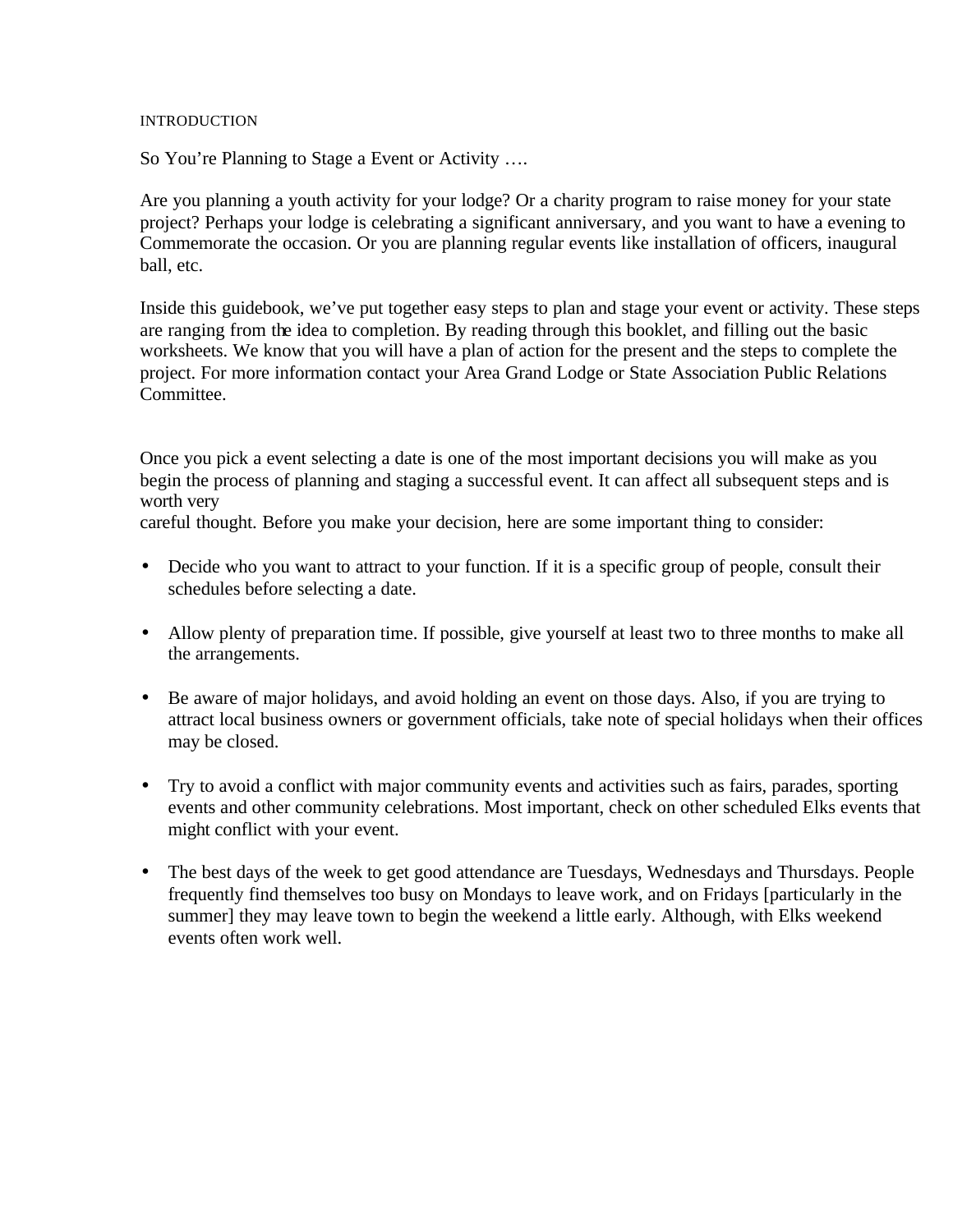## **STEP 2: Choosing the Best Time of Day**

The time of day you choose to hold your event is also crucial to its success. It's an important step in the planning process and helps determine the type of special event you will conduct. You must also consider whom you want to attract to your event.

Morning functions, for example, will have an entirely different atmosphere and style than an evening cocktail reception. Luncheon gatherings may naturally require more food and beverage. Consider the following when making your decision:

- Very few successful special events are held in early morning (7 to 7:30 a.m.) unless a special breakfast is planned. Otherwise, morning events should begin no earlier than 8 a.m.
- Luncheon events often turn out well, since most everyone eats a midday meal, but they require more advance notice in sending out invitations. Many people schedule luncheon appointments weeks ahead, and they'll need to be notified as early as possible to get your event on their calendar.
- Late-afternoon or early-evening functions appear to be the most popular and successful. Perhaps it's because guests can stop by the event on their way home, or that the day is over and there are no more business matters to interfere with guests attending your event. The best time for an evening event is 5 to 6:30 p.m., allowing everyone a chance to "drop by". Unless your event is a major one, few people will want to go home, change clothes and go out again, so avoid late evening functions beginning after 7 p.m. Always consider your guests' driving distance and their approximate arrival time.
- Avoid mid-morning or mid-afternoon time periods. Many people are reluctant or unable to break away from their own work in the middle of the day.
- One more consideration: If media coverage is important to you, give serious consideration to their deadlines before selecting a time for your event.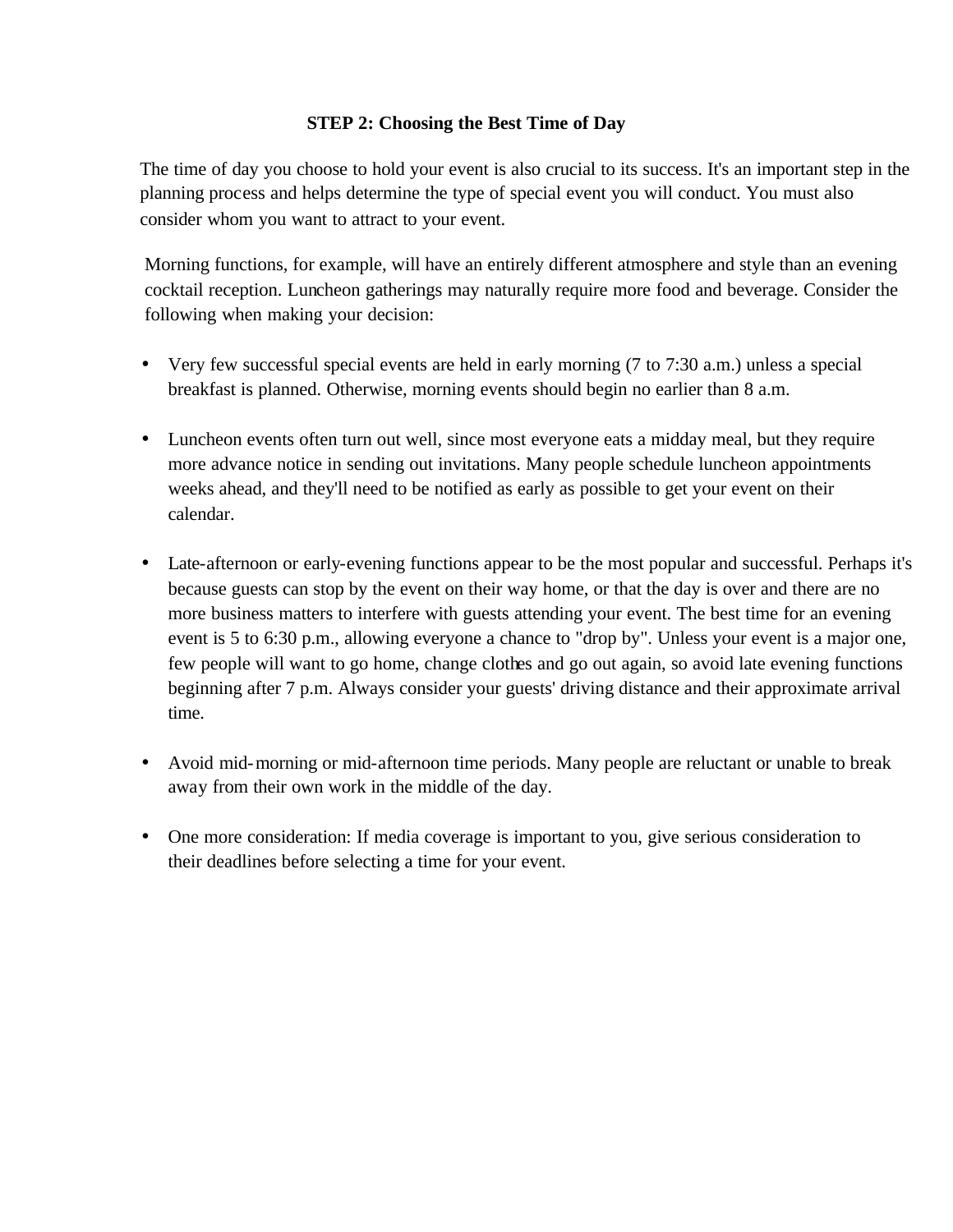## **STEP 3: Developing an Invitation List**

Your event can be considered a complete success if you do nothing more than get the "right" people to attend. The "right" people will vary from event to event, but they would normally include the following:

- Potential and current members (your most important group)
- Friends and family this is a big day for you, and you will want them there to share it with you.
- Your employees and their spouses
- Those who helped you get started your banker, accountant, attorney or other advisors.
- Fellow members from other Lodges in your area.
- Representatives from the State Association and Grand Lodge.
- Key government officials, city council members, and county officers from the district in which your Lodge is located.
- Military dignitaries particularly if your event has to do with veterans.
- **The media.**

Once you have identified your guest list, here are some tips to remember when inviting them:

- Prepare a nicely written letter of very basic invitation, but whatever you do, keep it simple and to the point. A formal, preprinted invitation should also be clear and concise.
- Check to make sure that all information is included: who, what, when, where and why.
- Be sure to include an RSVP. You may be in for a real surprise if you don't ask people to either return a reservation card or call you to confirm their attendance by a certain date (i.e. please RSVP by June 1). This will also help you in knowing how much food and beverage to order.
- Allow ample notice, between six and eight weeks is ideal for most events, although longer would be preferable if you are planning to invite PGERs, legislators and others whose calendars are typically full.
- Be sure to include a good map or clear instruction on how to get to your lodge or site of your event. A street address alone is not sufficient.
- If you choose to do a fancy or elaborate invitation, do it right. Get professional help from a graphic artist or designer.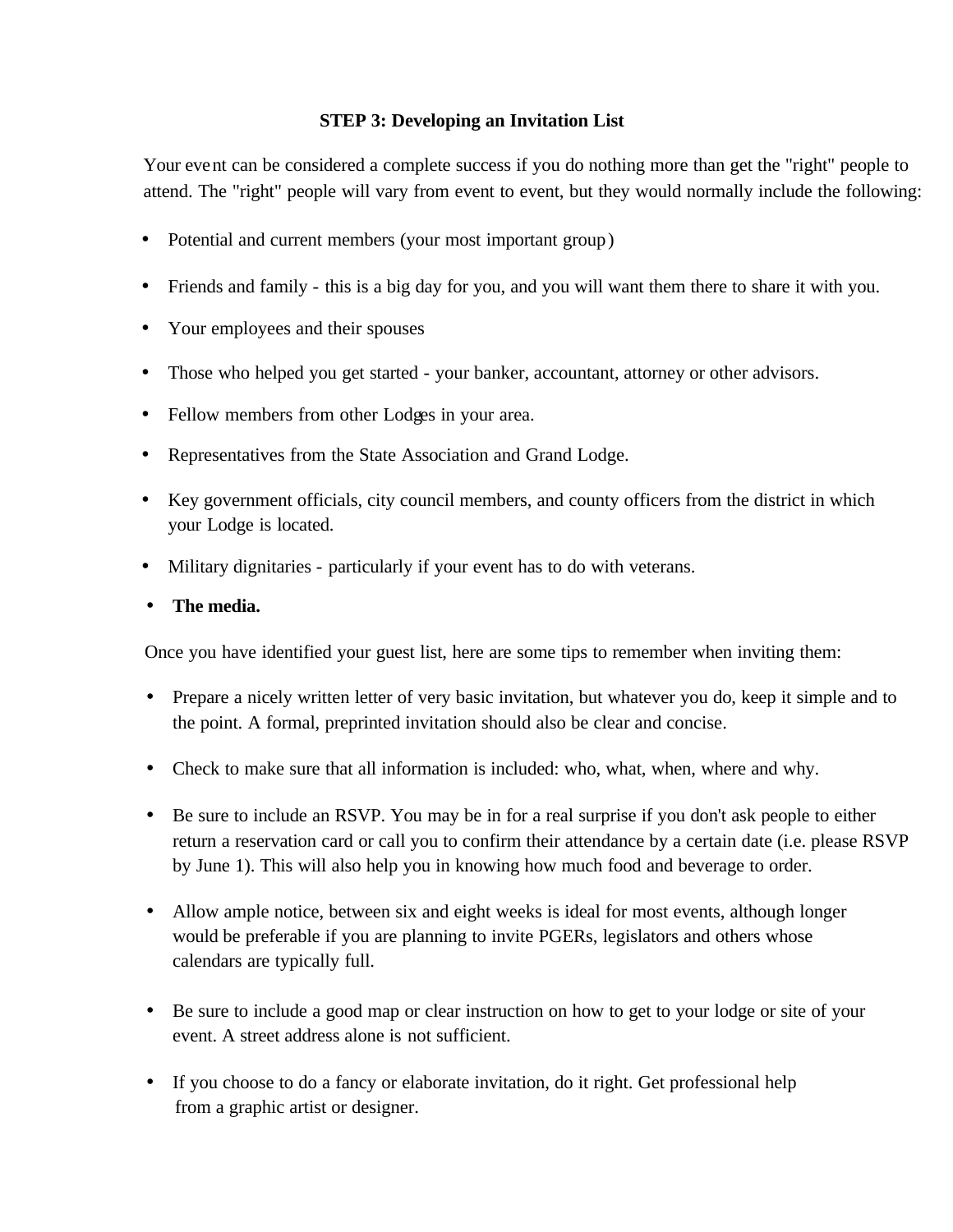- Indicate in your invitation whether the event is casual, semi-formal (often called "business attire"), or forma l.
- If spouses are invited, say so. Otherwise, it will be assumed that they are not.
- Send your invitations by first-class mail, if at all possible. Bulk mail can take up to a week or longer, and delayed delivery of your invitation could seriously hurt your attendance.
- Now is the time to prepare a news release and make contact with the media. A sample news release is included in this kit.

## **And a few other things to remember:**

- When creating your guest list, always consider the amount of space available for your event. Being forced into cramped spaces can irritate your guests and create a negative impression of your event.
- While it is impossible to predict how many people will attend, you can usually figure that between 25 and 50 percent of those invited will show up. The percentage of friends and relatives who attend will be much higher than the percentage of those to whom you have sent courtesy invitations or whom you don't know very well.
- Always provide easy-to-find and accessible parking for your guests. People will start off in a bad frame of mind if they experience difficulties in finding a place to park.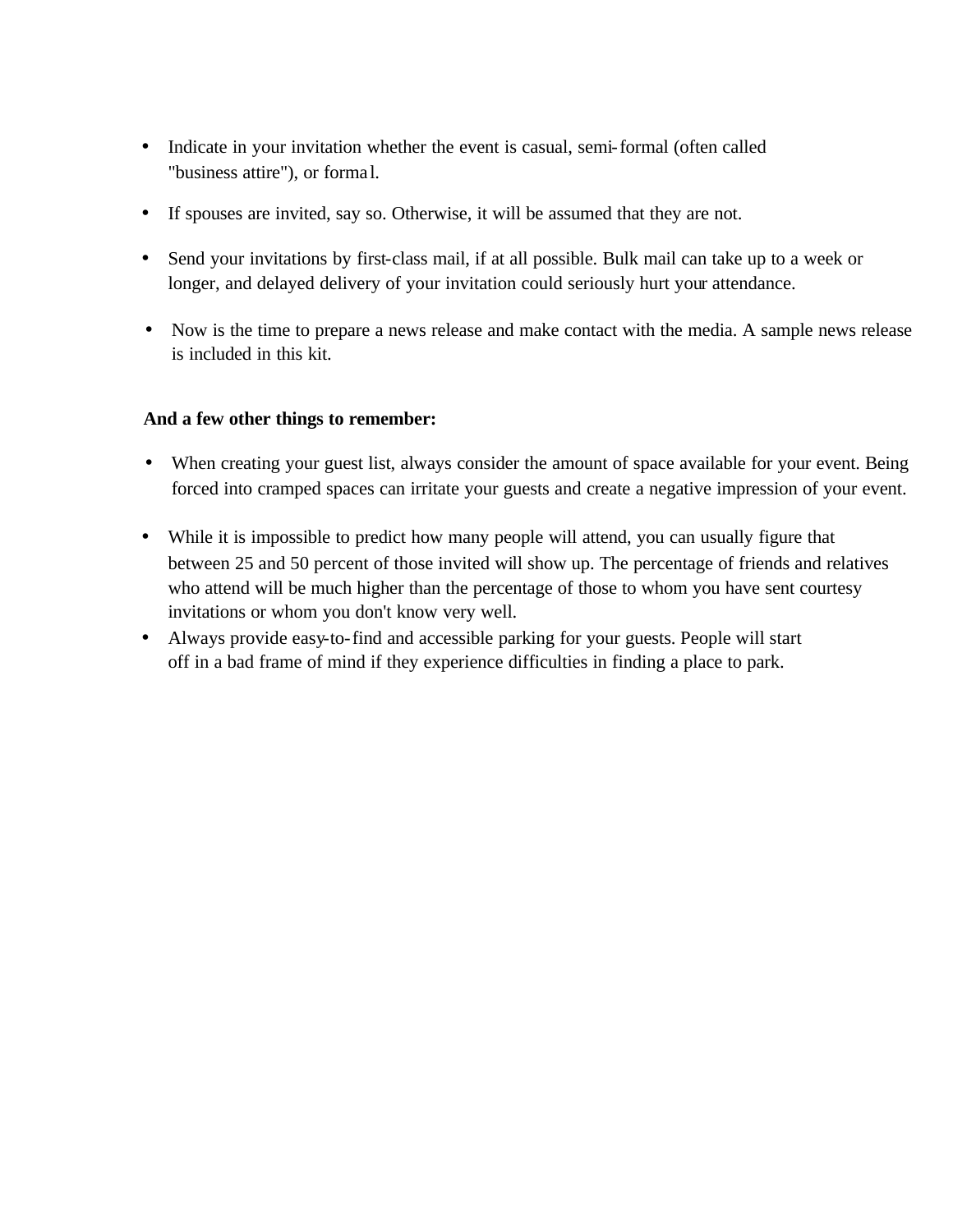## **STEP 4: Serving Food and Beverages**

Although it's an added expense that you may want to avoid, serving food and beverage of some kind is almost a necessity for a successful event.

No matter what time of day your function is held, people will expect something to eat and drink. It's become traditional, and your event will be remembered as the exception to the rule if you choose not to offer refreshments. Here are some hints:

- For morning events, coffee, juice, fruit and pastries are perfect. Unless you are in the restaurant business or wish to go overboard to impress your guests, a full breakfast is not necessary.
- At luncheon events, remember that this is the midday meal for most of your guests, and they will expect (and deserve) some kind of sandwich or buffet meal at minimum. Do not hold an event from noon to I p.m. and then force your guests to go elsewhere to each lunch.
- During late afternoon or early evening events, light hors d'oeuvres or finger foods are appropriate. Chips, dips, cheese, vegetable plates or cold cut meat trays are perfect. Avoid messy foods that might spill.
- If you choose to have a formal dinner or late evening party for your guests, make it exceptionally nice. If you are asking people to spend most of an evening with you, they deserve something special.
- About alcohol late afternoon or early evenings are the only time alcoholic beverages (beer, wine, mixed drinks) are advisable. Many people enjoy an after work cocktail, and it can add to the enjoyment of your event. Beer and wine are often served at luncheon gatherings, but alcohol is hardly ever served in the early morning. At events where alcoholic beverages are served, always have something non-alcoholic for those who do not drink. Be sure to check with your local liquor store to determine if a permit is required. **NEVER TAKE PICTURES WITH PEOPLE HOLDING DRINKS!**
- It would be smart to enlist the help of a professional caterer for medium or large events or if you haven't the time, manpower or talent to provide your own food and beverage. Caterers can give you good, solid advice and are not as costly as you might think. Check with your local Chamber of Commerce for a list of their catering members.
- If you do decide to provide your own refreshments, be sure to have an ample food and beverage supply for your guests, as well as sufficient plates, cups, napkins, trash cans and other items. Running out of food and drink is a bad way to end an event.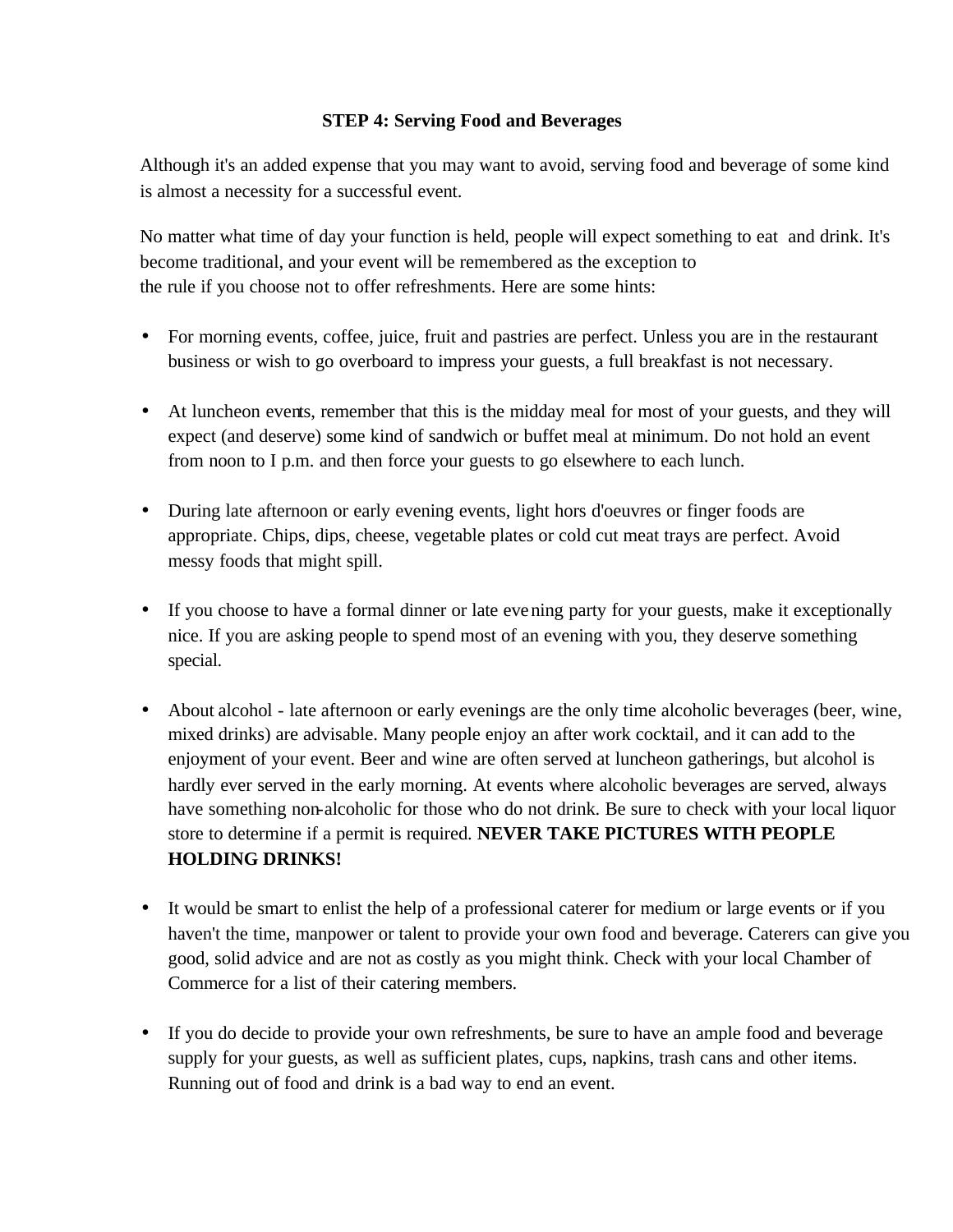## **STEPS 5:Planning a Program**

Whether you are staging a groundbreaking, an open house, fund-raiser or an anniversary celebration for your Lodge, it adds a nice touch to an event to have a brief program of some kind. (See Ritual Manual)

It provides not only valuable recognition for you and your key people, but it makes the event more purposeful and allows you to explain more about your Lodge. But consider these points when planning your informal program or formal ceremonies:

- The shorter, the better. People have brief attention spans at events such as these, and you might lose a large part of your crowd if the program drags on too long. As a rule of thumb, no program or official ceremony should last longer than 20 to 30 minutes, with 10 minutes being the ideal.
- Your program should be led by an effective master of ceremonies.
- Limit the number of speakers and the length of their speeches. People get bored easily when speakers ramble on for too long a period, so set a time for all those you ask to take part in the program.
- Introduce only those who need to be introduced, even though the temptation will be to acknowledge nearly everyone in attendance that you know. Otherwise, it slows down the program and you will invariably forget someone.
- Conclude your program with some appropriate ceremonial or symbolic activity to commemorate the event: a ribbon-cutting for a grand opening, shoveling the first load of dirt for a ground-breaking, or cutting a cake for an anniversary of your Lodge. These are nice ways to let guests know the formal program is over and they also create good publicity opportunities for your photographer.
- If your event includes an open house or tour of your facilities, be certain that friendly and knowledgeable members conduct group tours. Unguided self-tours by your guests are not nearly as valuable as guided tours.
- Speakers taking part in any formal program should include appropriate city or county government representatives, State Association and Grand Lodge representatives, Exalted Rulers or appropriate members of your Lodge.
- Be sure to send thank-you letters the day after your event to anyone who played a key role in staging it, particularly those who took part in any official program or ceremony.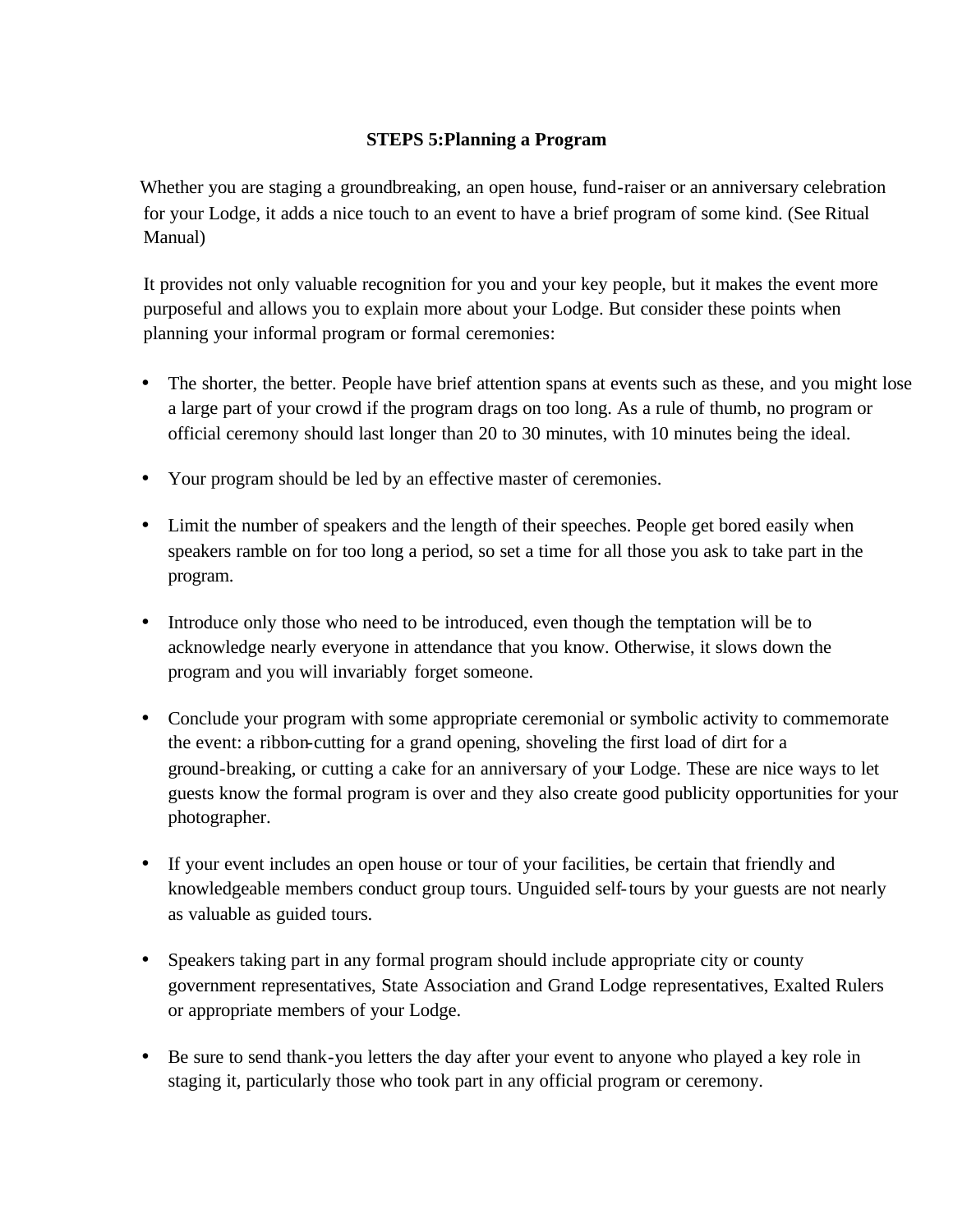- Indoors or out, any group of 50 or less usually does not need a microphone system. More than 50 people usually will require voice amplification. A portable podium or lectern is often very helpful to speakers.
- Rain can do more than just dampen your spirits it can drench your guests and your program as well. Always try to have a back-up plan for a rainy day, which may involve moving indoors or erecting a tent.
- Consider having some kind of door prize or drawing as part of your program. It can help attendance.

## **STEP 6: Getting Media Coverage**

Without discouraging you unnecessarily, we need to be frank. The media cannot be counted on to give extensive coverage to your special event.

It's not that they view your function as insignificant, or that they are deliberately ignoring it -it's simply a matter of manpower available to cover the event and a lack of sufficient air time or print space to carry your story. The media are often swamped with business community news of grand openings and groundbreakings, and they are unable to provide good coverage to them all.

Armed with that realism, remember that there are some concrete things you can do to enhance the chances that it's your event that they choose to publicize:

- Send your invitation to the news director or city editors at least three weeks ahead of your event, and include a personal letter or note explaining some of the details about your Lodge, and why your event is different or has some significance to the overall community.
- Include a brief letter or press release that contains the journalistic basics of who, what, where, when and why. Your release or letter doesn't need to be fancy, just factual (see sample).
- A follow-up letter or reminder call the day before your event is a good idea, although some media people consider it an imposition or a waste of their time.
- See Grand Lodge Public Relations Manual for more information.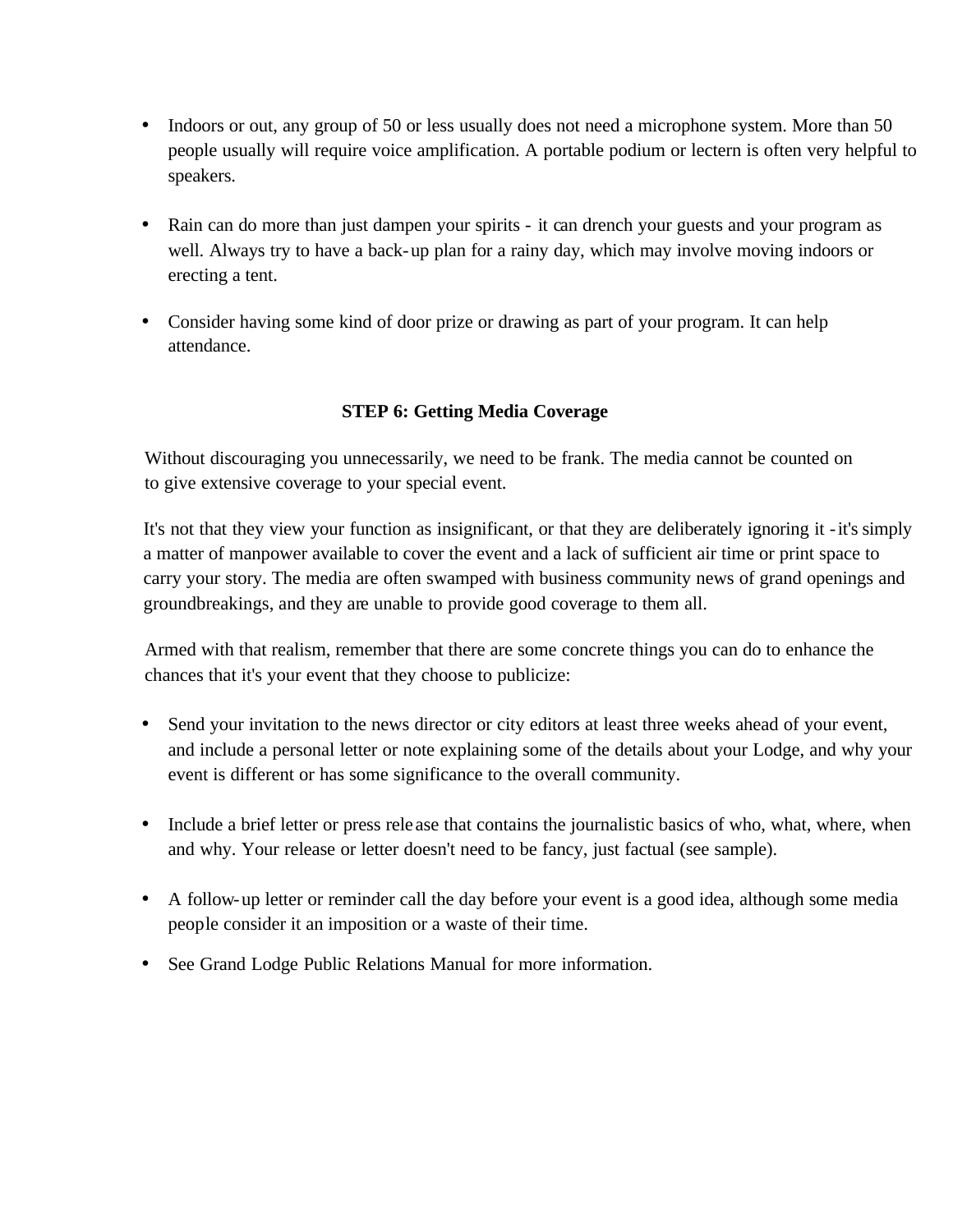#### **Sample News Release**

July 3, 2004

Contact: John Doe **Exalted Ruler** 503-777-6161

### **River City Elks Lodge to Hold Grand Opening**

River City Elks Lodge is announcing its grand opening for its new building at 727 Boeing Blvd.

The Grand Opening and Tour will be held at the new building from 4 to 6 p.m. on Tuesday, July 25, 2004. Ribbon-cutting ceremonies will be at 6 p.m. The event is open to the public. Tours and refreshments will be provided.

Members of the local Elks Lodge recently completed construction of their new building after only six months of fund-raising and planning activities. Their previous site was damaged due to the earthquake last June and was condemned by building inspectors shortly thereafter.

Exalted Ruler John Doe is pleased with the modern and seismically updated facility and believes the public should have an opportunity to take a tour of the building.

River City is one of nearly 2200 nationwide Lodges in the Chicago-based BPO Elks of the USA. Last year, the I . I million-member organization contributed more than \$191 million to charitable and philanthropic programs. These include youth athletic and drug education programs, college scholarships, veteran's service, and aid for people with disabilities, the major project of the Any State Elks. The primary beneficiary of the River City Elks' charitable work is the Children's Hospital. The Lodge annually raises about \$ 10,000 for the hospital.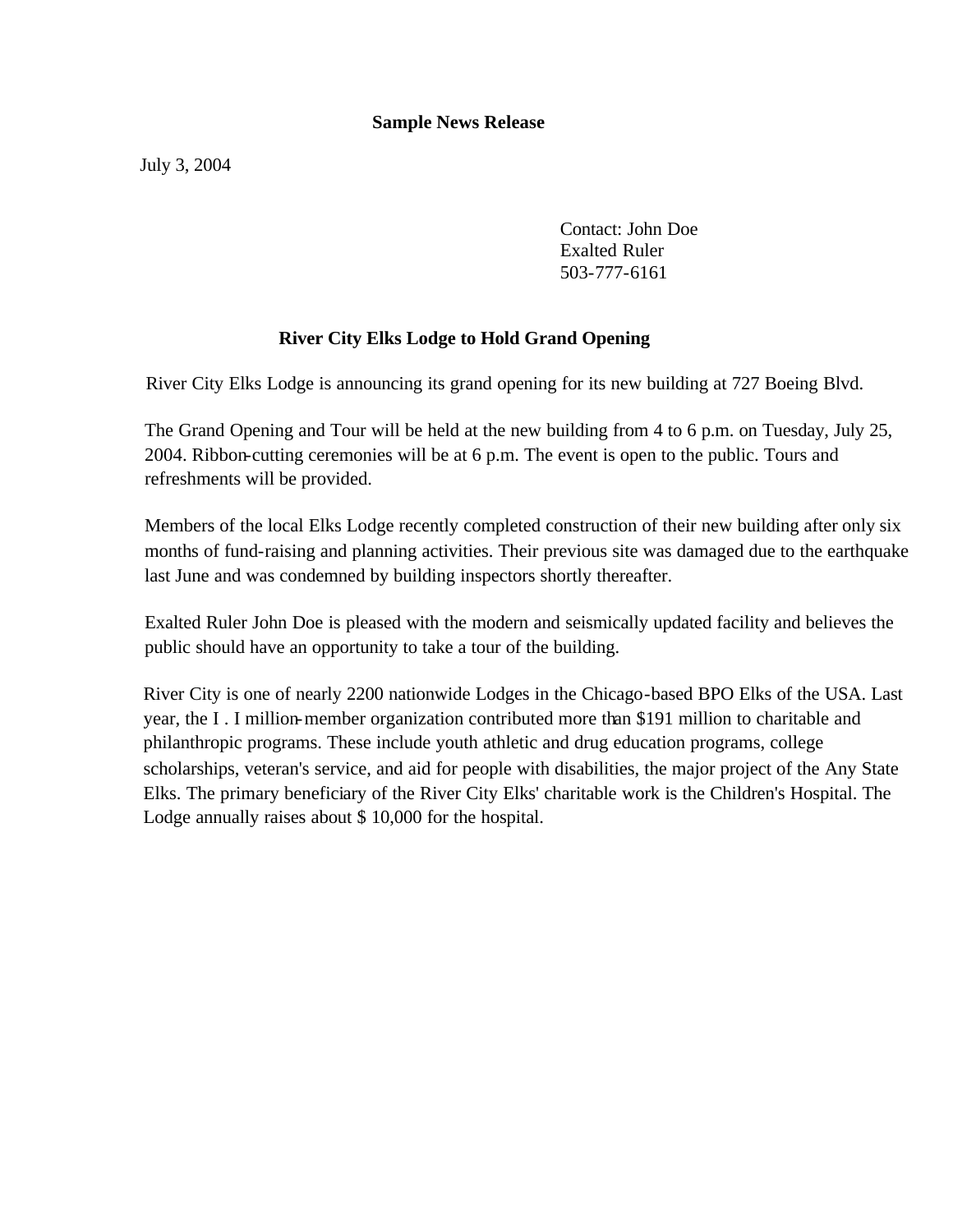## **STEP 7: Using State Association and Grand Lodge Public Relations Committee Services**

By reading this information you are already taking advantage of some of the help available to you from the Grand Lodge Public Relations Committee.

And there's more. We'll be happy to speak with you and help you make some of the decisions we mentioned earlier, and also describe some of the other ways we can be of service. Some of these include:

- Providing invitation lists. Besides the people you will invite on your own, we can offer lists of our state officers, area Grand Lodge representatives, trustees, state chairmen, committee people, etc.
- Providing a list of possible speakers for your event.
- Recommendations on media coverage and releases.

## **SOME FINAL THOUGHTS ...**

The previous pages have, we hope, given you a clearer picture of what must go into the staging of successful special events. They don't happen by accident - they take careful thought, planning and attention to detail.

If you simply follow the advice we've offered, and call upon the State Association and/or Grand Lodge Public Relations Committee to help you in any way that they can, your event will be a memorable one for both you and your guests.

As a next step, use the following Event Worksheet and Project Form, letting it serve as your "road map" from start until your event is finished.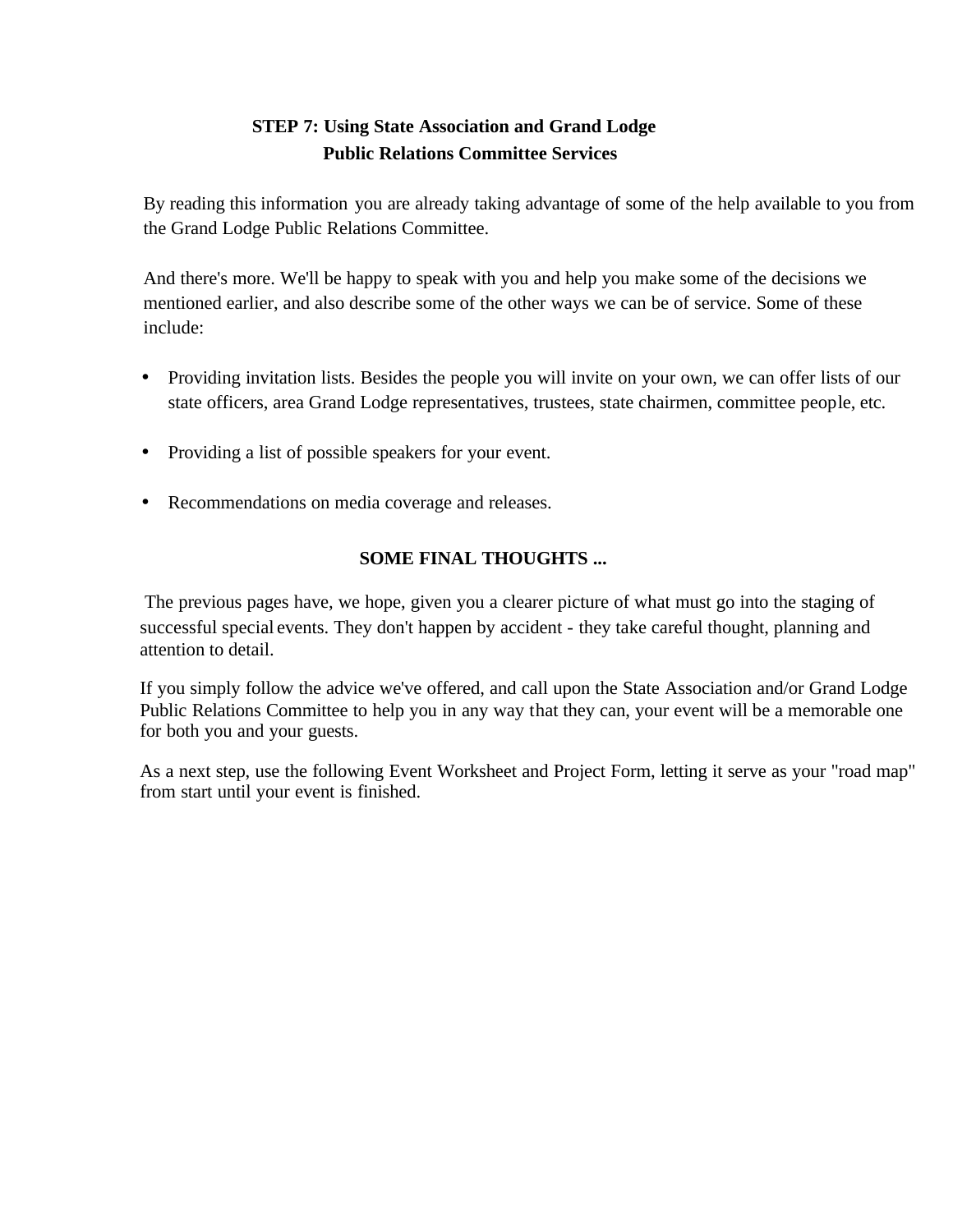## SPECIAL EVENT WORKSHEET

|    | City/Zip:                                                         |  |  |  |
|----|-------------------------------------------------------------------|--|--|--|
| 1. |                                                                   |  |  |  |
| 2. |                                                                   |  |  |  |
| 3. |                                                                   |  |  |  |
|    |                                                                   |  |  |  |
|    |                                                                   |  |  |  |
|    |                                                                   |  |  |  |
|    |                                                                   |  |  |  |
|    |                                                                   |  |  |  |
| 4. | Food and Beverage: Manual Communication of the Book and Beverage: |  |  |  |
|    |                                                                   |  |  |  |
|    |                                                                   |  |  |  |
|    |                                                                   |  |  |  |
|    |                                                                   |  |  |  |
| 5. |                                                                   |  |  |  |
|    | How Long?                                                         |  |  |  |
|    |                                                                   |  |  |  |
|    |                                                                   |  |  |  |
|    |                                                                   |  |  |  |
|    |                                                                   |  |  |  |
|    | Special "props" needed (ribbon, scissors, etc.)                   |  |  |  |
| 6. | Media Coverage: New York Coverage:                                |  |  |  |
|    |                                                                   |  |  |  |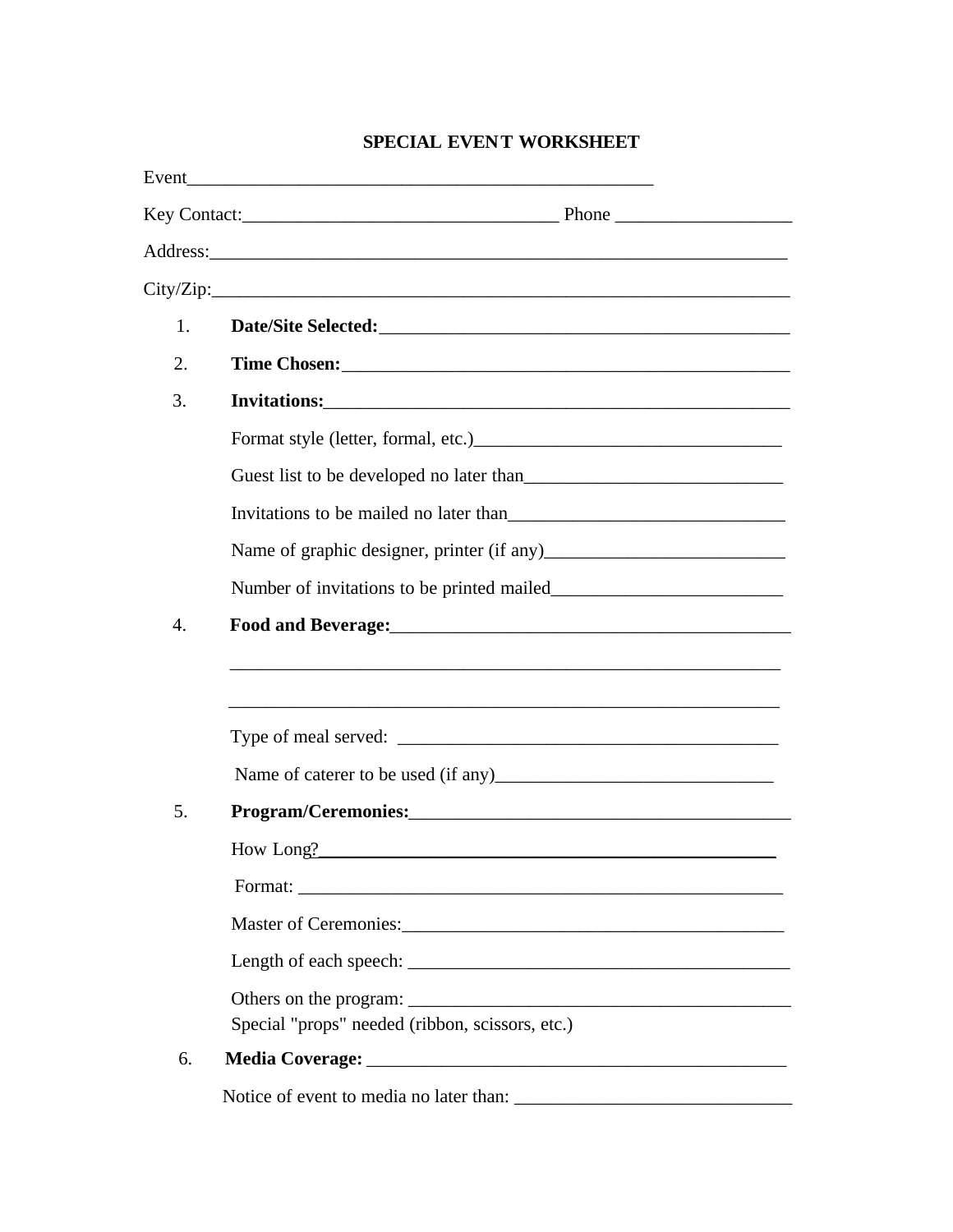## **PROJECT FORM**

The purpose of this form is for use in PRE-PROJECT PLANNING to record the goals and objectives of the project. Then the form is to serve as a reference and guide during the progress of the project.

PROJECT PROPOSED \_\_\_\_\_\_\_\_\_\_\_\_\_\_\_\_\_\_\_\_\_\_\_\_\_\_\_\_\_\_

Purpose of Project:

Estimated Number of People Working on Project and for What Use?

Benefits and Comments Concerning Project Proposal:

Estimated Project Starting Date \_\_\_\_\_\_\_\_\_\_\_\_\_\_\_\_\_\_\_\_\_\_\_\_\_

Estimated Project Completed Date \_\_\_\_\_\_\_\_\_\_\_\_\_\_\_\_\_\_\_\_\_\_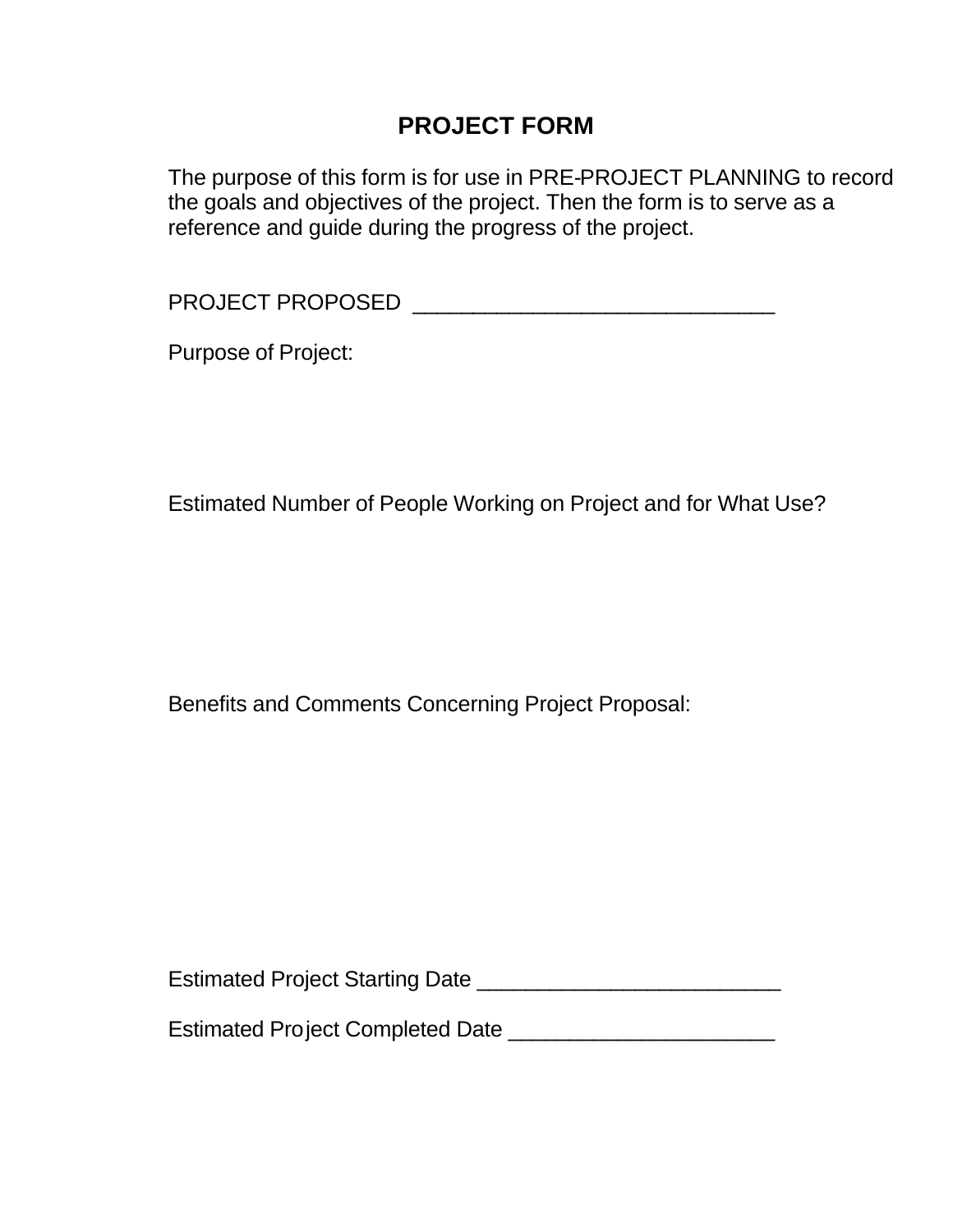# **PLAN OF ACTION**

Steps to Be Taken to Complete the Project (meetings included):

Publicity and Promotion: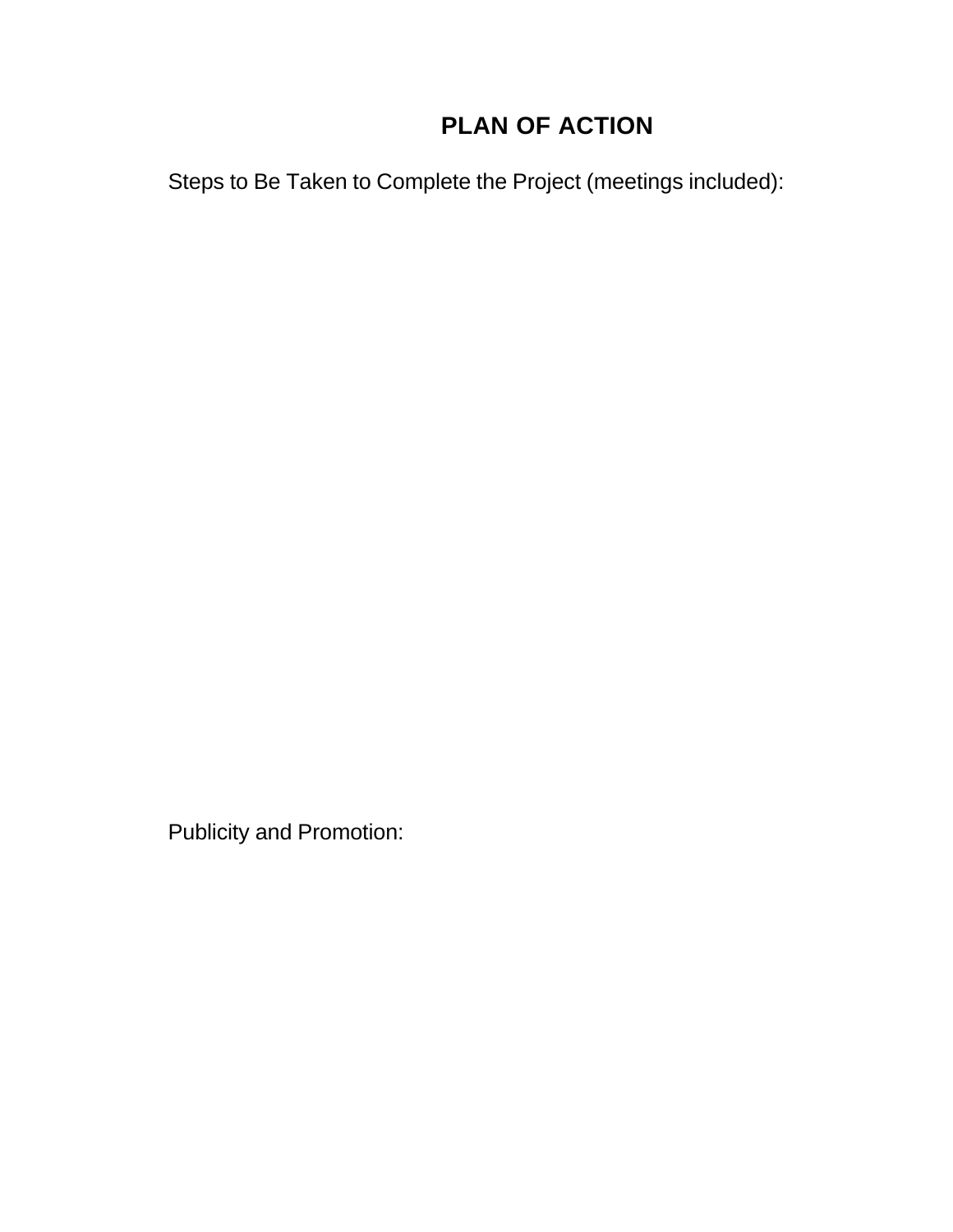## **COMMITTEE'S SUMMARY OF ACTION**

List your important activities and functions during the planning and operation of this project. Give approximate time period in which these activities occurred. Make copies of this page if needed.

| Date | <b>Action Taken:</b> |
|------|----------------------|
|      |                      |
|      |                      |
|      |                      |
|      |                      |
|      |                      |
|      |                      |
|      |                      |
|      |                      |
|      |                      |
|      |                      |
|      |                      |
|      |                      |
|      |                      |
|      |                      |
|      |                      |
|      |                      |
|      |                      |
|      |                      |
|      |                      |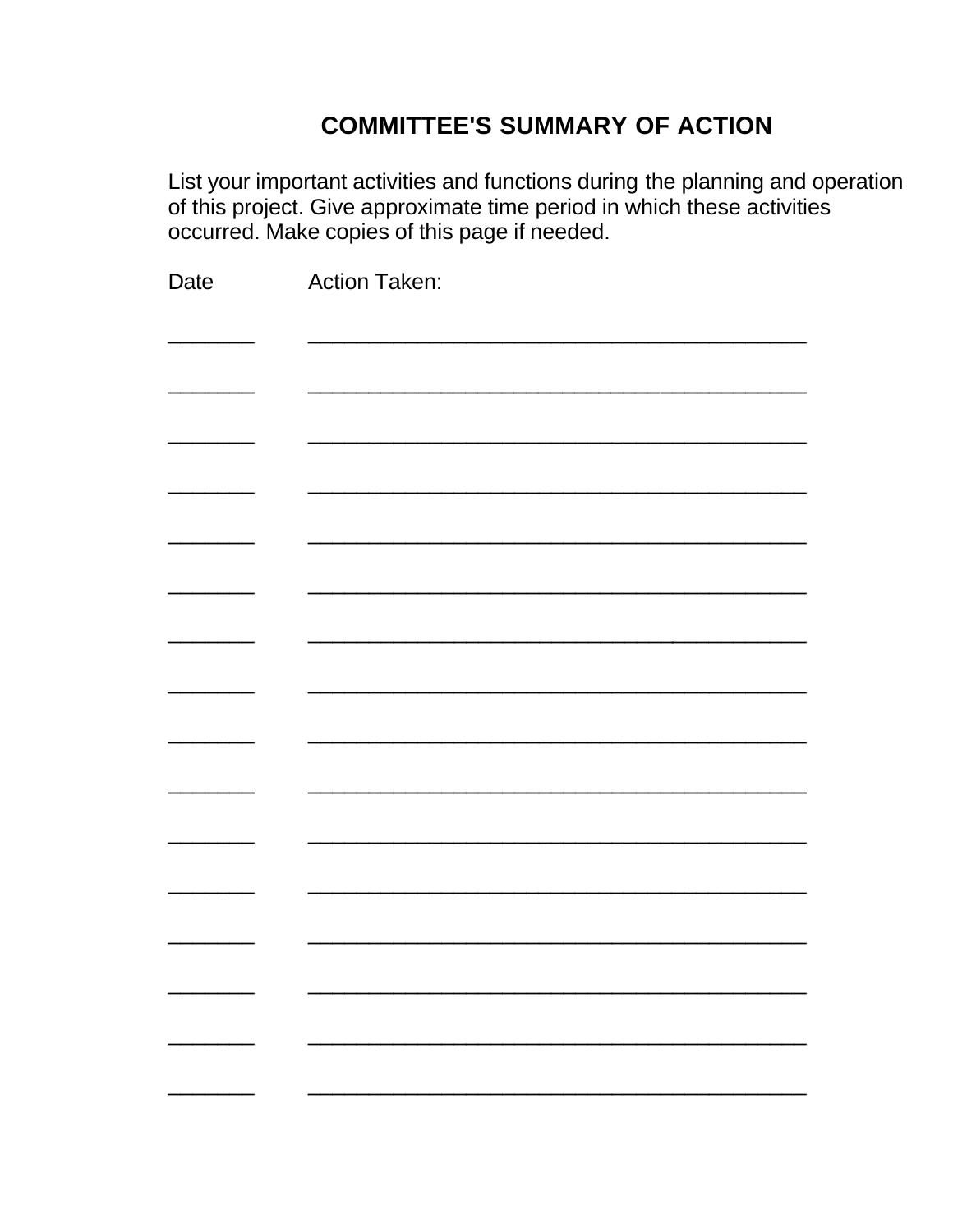## **COMMITTEE ORGANIZATIONAL CHART**

The purpose of this form is to illustrate in chart form the basic committee organization of the project. The chart is to represent the actual structure used, including both titles and names from Chairman down. This organizational chart should be prepared at the first project committee meeting.

| Address ___________________________ |                                |
|-------------------------------------|--------------------------------|
|                                     | Work Phone____________________ |
| Fax ___________________             |                                |

\_\_\_\_\_\_\_\_\_\_\_\_\_\_\_\_\_\_\_\_\_\_\_\_\_\_\_\_\_\_\_\_\_\_\_\_\_\_ Project Chairman's Signature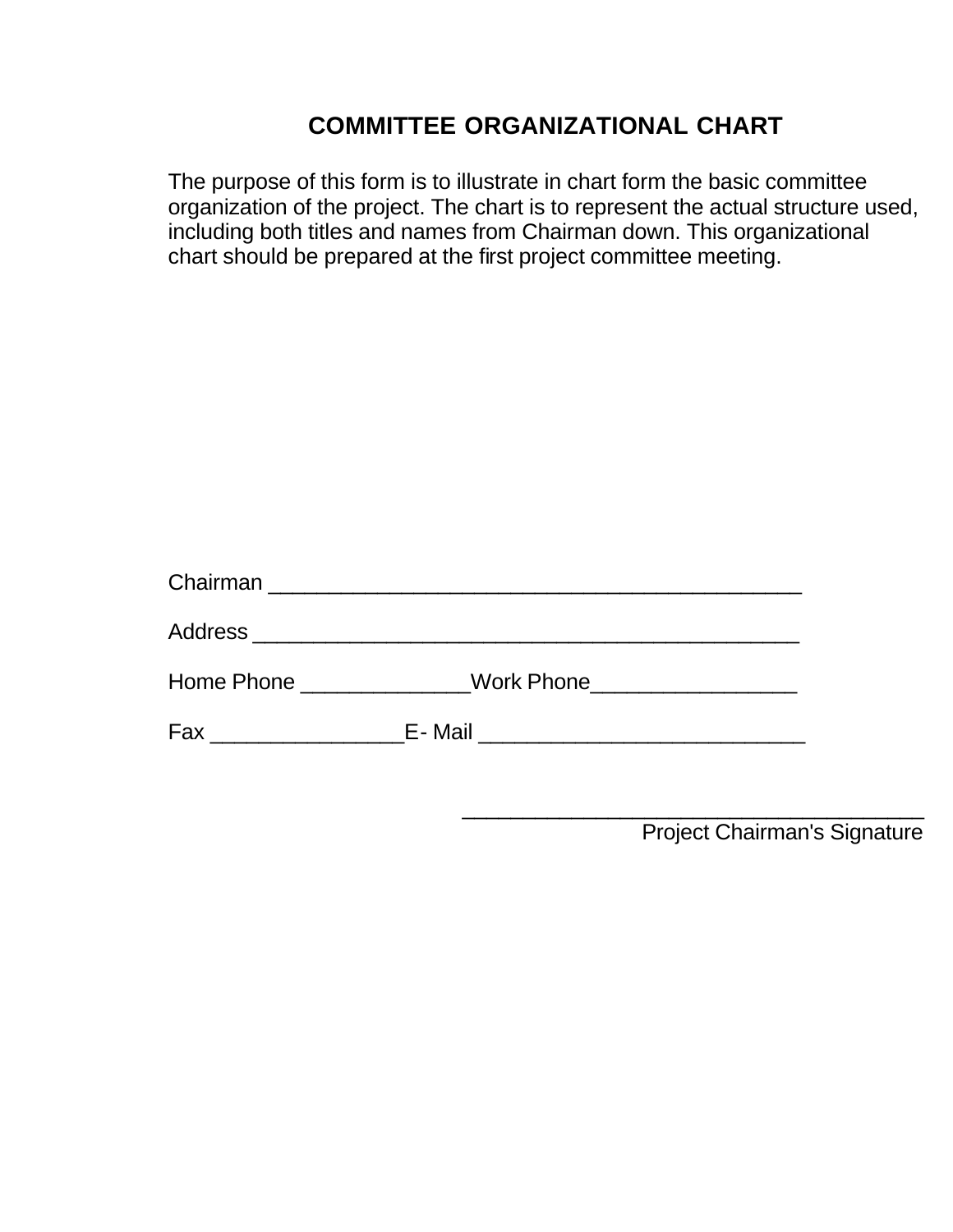Special Materials Needed:

# **BUDGET**

| Income                           | <b>Proposed Budget</b> | Actual |
|----------------------------------|------------------------|--------|
| <b>Appropriation from Lodges</b> |                        |        |
| <b>Appropriation from State</b>  |                        |        |
| Appropriation from Other         |                        |        |
| Appropriation from Other         |                        |        |
| <b>Total Income</b>              |                        |        |
| <b>Expenditures</b>              |                        |        |

Total Expenditures

Profit or Loss